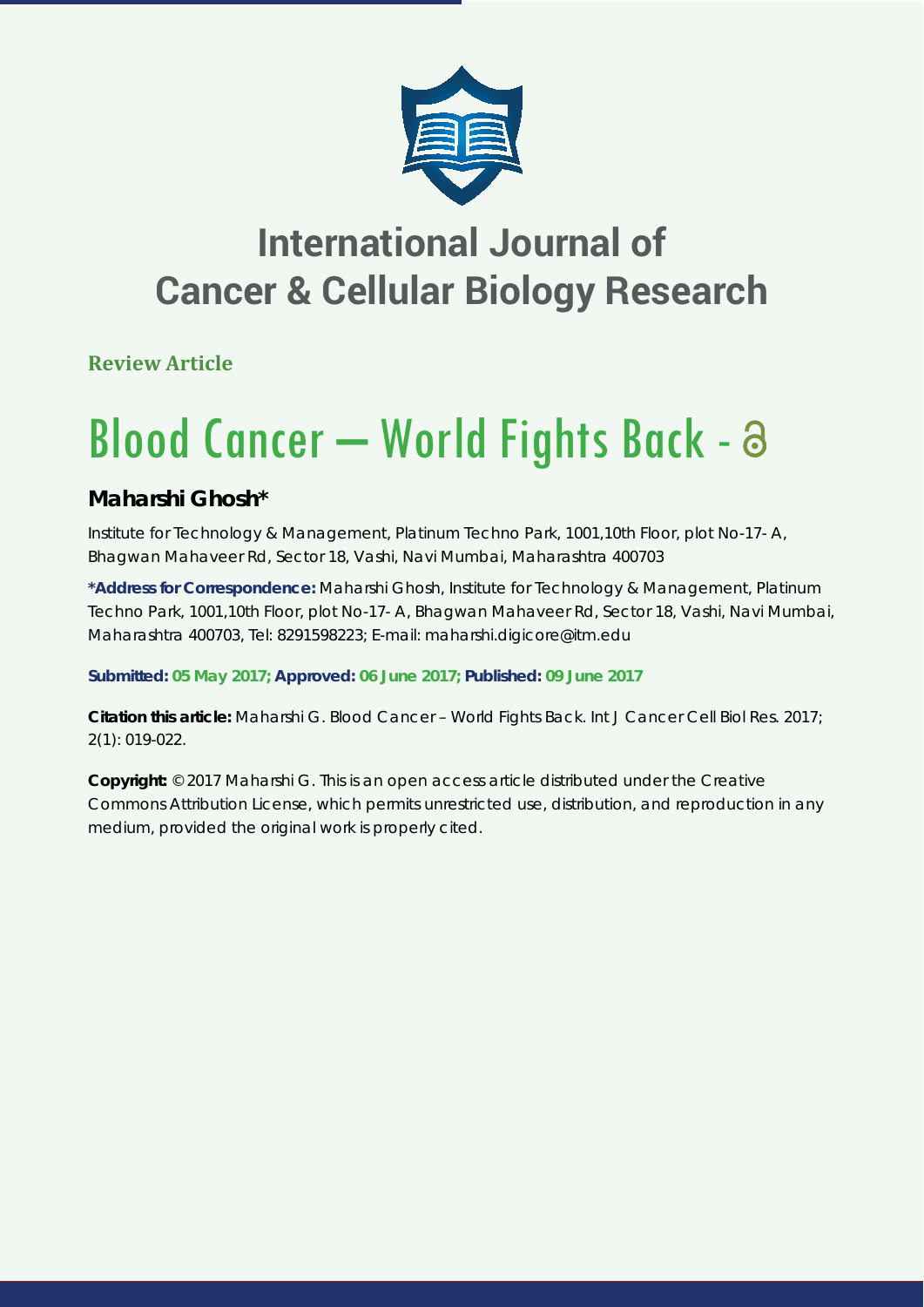#### **ABSTRACT**

Blood Cancer is well known disease all over the world. Nearly 20 percent people suffering from blood cancer are able to survive. This is because of the lack of proper medical facilities and high costs. It is estimated that after every 4 minutes one person in the US is diagnosed with a leukemia. An estimated total of 171,560 people in the US are expected to be diagnosed with myeloma, leukemia or lymphoma in 2016.This article will tell you what are the steps one must take to get protected from blood cancer.

#### **INTRODUCTION**

Blood Cancer is also known as Leukemia which means cancer in the blood cells. Blood cancer occurs in bone marrow of the human beings. Generally, it is the cancer in the white blood cells and it leads to the abnormal growth of the white blood cells [1]. In the last stage of blood cancer one has to do bone marrow transplant. Bone marrow transplant is a procedure of replacing damaged bone marrow with new bone marrow [2]. A stem cell transplant is a procedure that replaces unhealthy blood-forming cells with healthy ones.

Nowadays India has become a prime destination for blood cancer treatment in the world. Blood cancer **treatment cost in India varies between \$6,000 to \$9,000, which is much lower than any other**  country in the world. The cost of blood cancer treatment in India is **around \$12500. On the other hand, the same costs above \$200,000 in US and UK.** Patients from all over the world come to India for blood cancer treatment. Some of the Best cancer hospital in India are Adyar Cancer Hospital, Tata Memorial Hospital, Apollo Cancer Institute etc.**Types Of Blood Cancer**

There are mainly three types of blood cancer. They are as follows:-

#### **Leukemia: It occurs when cell multiplicity happens in the bone marrow or the blood cell.**

Lymphoma: It occurs when cell multiplicity occurs in the lymphocytes or white blood cell.

Myeloma: It occurs when cancer affects the plasma of the blood cell.

#### **Symptoms of Blood Cancer**

**Symptoms of Leukemia**: When Leukemia occurs people faces problems like drastic change in the count of red blood cell which ultimately lead to anemia. People will feel less energetic and they will sweat profusely. They will have the problem of shortness of breath [3].

**Symptoms of lymphoma:** When lymphoma occurs it happens with the swollen nodes. Generally, there is no pain when swelling occurs. Lymphotic occurs with loss in weight, fever, loss of appetite. There are certain variety of leukemia which involves coughing, fatigue, fullness of abdomen and extreme fatigue. Itching, nausea and food aversion may also occur.

**Symptoms of myeloma:** In the initial stages of myeloma there is no symptoms as such. But with gradual progress of disease there are generic feel of fatigue, painful back, susceptibility to infection, bouts of numbness and that of chest pain, breath shortness (Figure 1). There are Kidney problems which likely to develop on account of myeloma. Blood tests which are taken likely to indicate abnormal clusters of plasma cells.

#### **Different Stages of blood cancer**

Metastasis is the primary criteria for determining the different stages of blood cancer. There are different scales to determine different stages, according to the symptoms and rate of metastasis.

Mainly the stages of the cancer have been divided into four parts:

#### **Stage 1**

In the 1st stage of blood cancer there is enlargement of the lymph nodes. This happens when there is sudden increase in the number of the lymphocytes. There is risk at this stage which is very low as there is less spreading of cancer.

#### **Stage 2**

In the 2nd stage of blood cancer liver, spleen, and lymph nodes get enlarged. It is not compulsory that all of these organs will get affected at the same time; however, this stage makes sure that any one of these organs will get affected. The growth of the lymphocytes is very high in this stage.

#### **Stage 3**

In the 3rd stage of blood cancer, anemia develops and above mentioned organs are still found enlarged. It is for sure that two or more than two organs get affected in this stage.

#### **Stage 4**

In the 4th stage of blood cancer there is highest risk ratio. The rate of fall in blood platelets is very high. The cancerous cells start affecting the lungs including the other organs which already started getting affected in the earlier stages.



**Figure 1:** It shows the difference between normal blood patients and leukemia patients.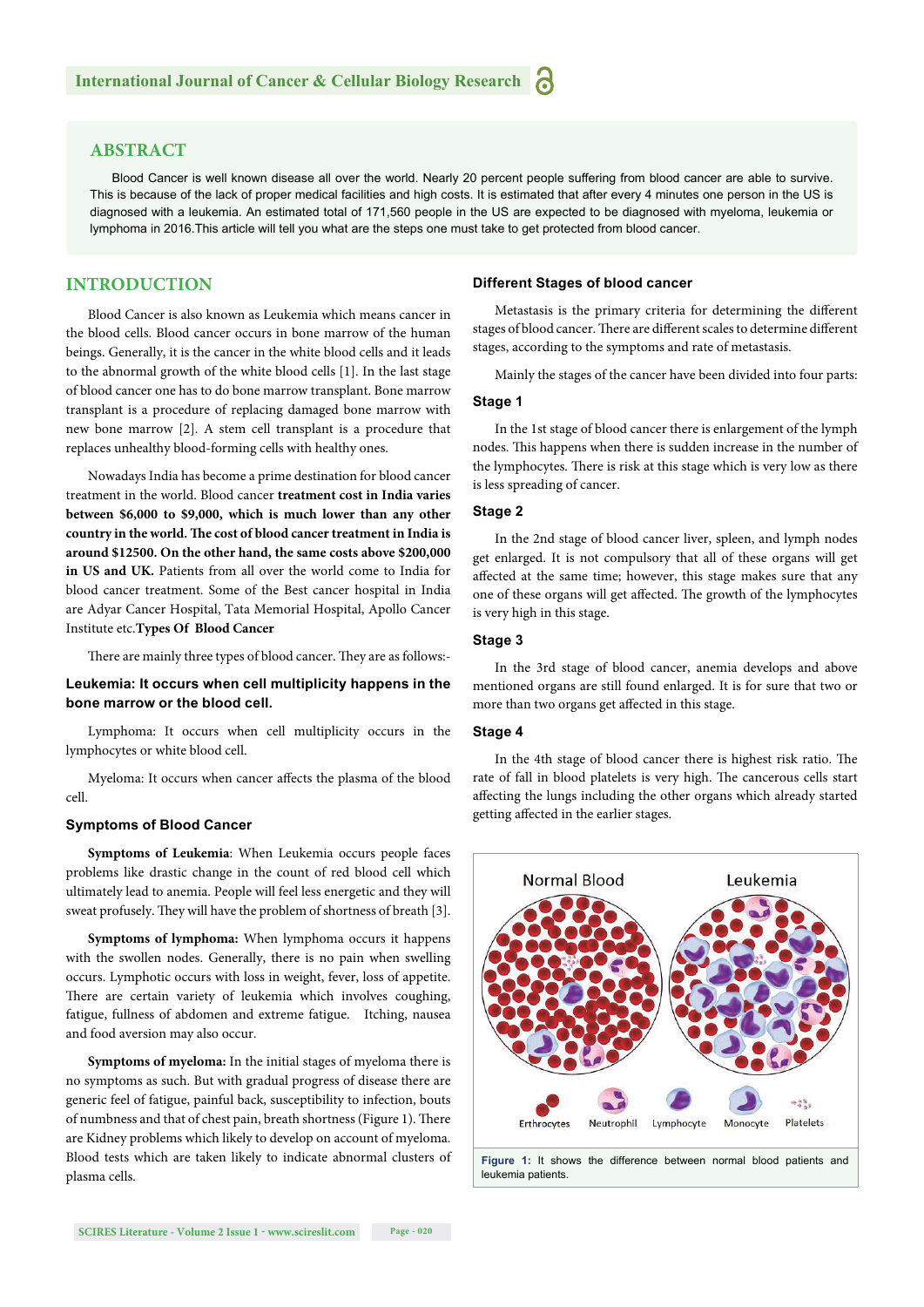#### **CAUSES OF BLOOD CANCER**

White blood cells helps to prevent and fight infection destroying bacteria, viruses, germs and other foreign cells. White blood cells have the ability to defend cancer also. But in those affected with leukemia, the bone marrow produces abnormal white blood cells. The abnormal cells are referred to as leukemia cells. Abnormal white cells can have two effects. Firstly, over a period of time white cells which are abnormal can damage the immune system. Secondly, there might be excess white cells which can overcrowd red blood cells and platelets and detoriate their functions. The exact reason for the cause of abnormal white blood cells in some individuals is unknown. However, the risk factors which is associated with the blood cancer or leukemia have been identified (Figure 2). The risk factors are:

#### **Radiation Exposure**

The people who are exposed to X rays of high intensity and ultraviolet light, accidents in nuclear power plant and atomic bomb explosions (during world war II in Japan) are more prone than others to develop leukemia.

#### **Chemical Contact**

Those who are exposed to cancer causing chemical such as benzene and other carbon products, as it can cause damage to cell and substances within them. Exposure to Formaldehyde increases the risk of developing Leukemia.

#### **Viruses**

Human T-Cell leukemia virus, which is a rare virus, cause specific type of leukemia.

#### **Myelodysplastic syndrome**

This is a disease related to blood and those with Myelodysplastic syndrome are more trends to develop acute myeloid leukemia.

#### **Chemotherapy**

Cancer patients who have received chemotherapy likely to be diagnosed with leukemia later in life.

#### **Genetics**

Those who have family members affected with leukemia they are more prone to develop leukemia.

#### **Other blood disorders**

Those afflicted with blood disorders like Aplastic anemia are prone to blood cancer. Here in, the bone marrow fails to produce blood cells correctly.

#### **COPING TECHNIQUES WITH BLOOD CAN-CER**

The reaction to diagnosis of blood cancer varies from person to person. It is normal for the affected individual and family members who to express anger, frustration and disappointment. This is the time leukemia patient requires an emotional support. Here are some tips of coping with that can help ease the situation.

- When the doctor has done diagnosis, share experience with people with whom you are comfortable with. At these you need much-needed support.
- You should be free to interact and share your problems with the doctor.
- You should update yourself with a lot of information and read books on blood cancer. Improving your knowledge about leukemia can be of self-help.
- Keep records of your treatment and track it.
- Be part of a social group in face book or twitter which will provide you support to when you are diagnosed with blood cancer. You may be benefitted by learning how other cancer patients cope up with their situation.
- You should not to change your day to day activities like participating in sports, social activities, religious activities etc.
- You should maintain a healthy diet. Avoid foods not recommended by your doctor.
- You should ask for help when required as you may lack stamina to do all that you want to.
- You should go for enjoyable vacation and feel relaxed.
- You should not be controlled by emotions rather try to overcome it.

#### **RESULTS**

With the advancement in technologies and medical health curing